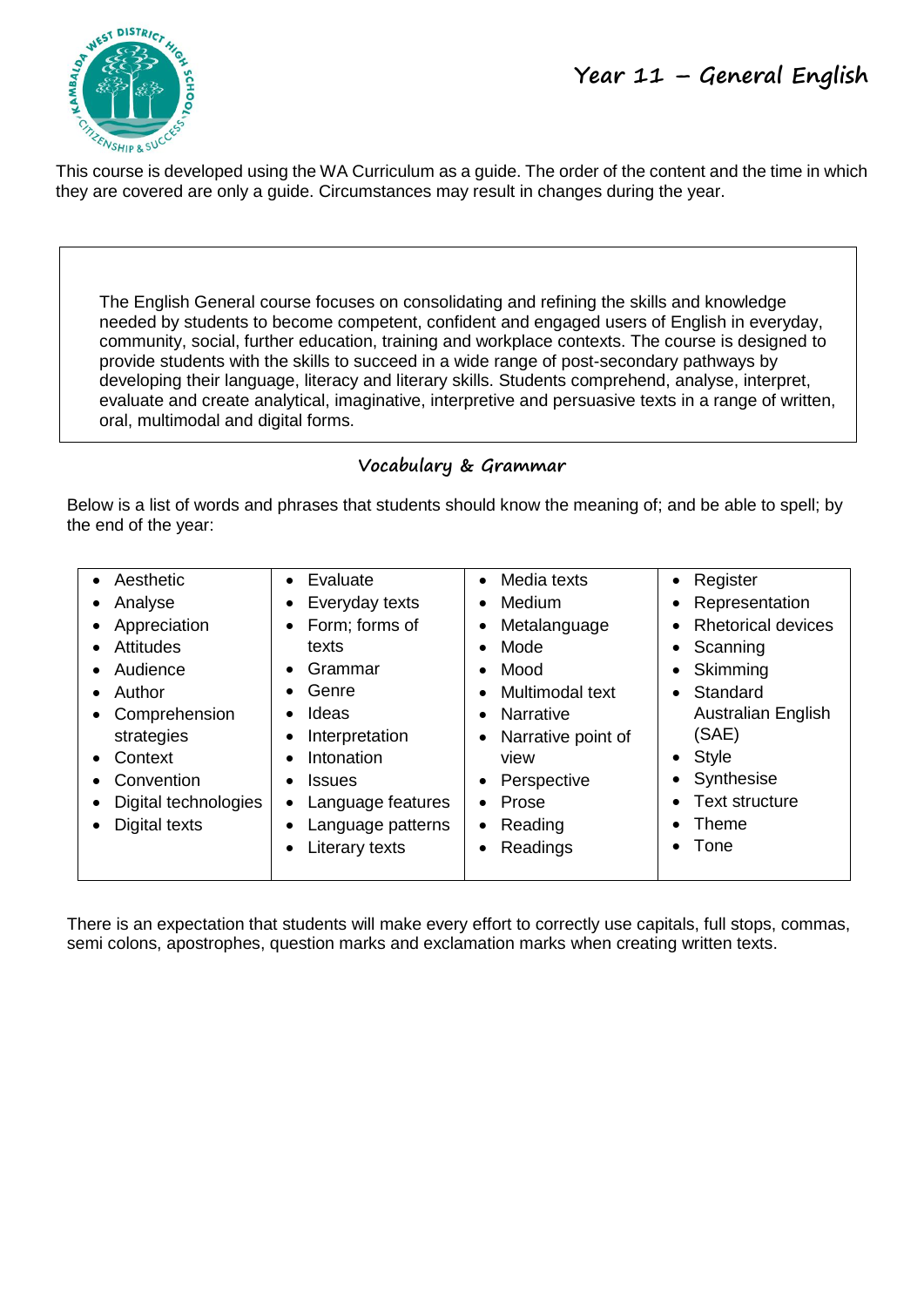## **Topics**

The Year 11 General English course is comprised of two units which are taught concurrently. Unit 1 and Unit 2 include knowledge, understandings and skills such as:

- Using strategies and skills for comprehending texts
- Considering the ways in which texts communicate ideas, attitudes and values
- Using information for specific purposes and contexts
- Creating a range of texts
- Communicating and interacting with others

These areas of knowledge, understanding and skills are assessed in two manners: responding and creating.

#### **Responding**

- Types of assessment will involve tasks in which students comprehend, engage with, interpret, analyse, compare, contrast, reflect on, appreciate and evaluate a range of texts and text forms for a variety of purposes and audiences.
- Students can respond in a range of text forms, including fiction and non-fiction, media texts, multimodal and digital texts.
- This type of assessment accounts for 40-60% of student grades.

#### **Creating**

- Students create sustained imaginative, interpretive and persuasive texts in a range of modes for a variety of purposes and audiences.
- Students can create a range of text forms, including fiction and non-fiction, media texts, multimodal and digital texts.
- This type of assessment accounts for 40-60% of student grades.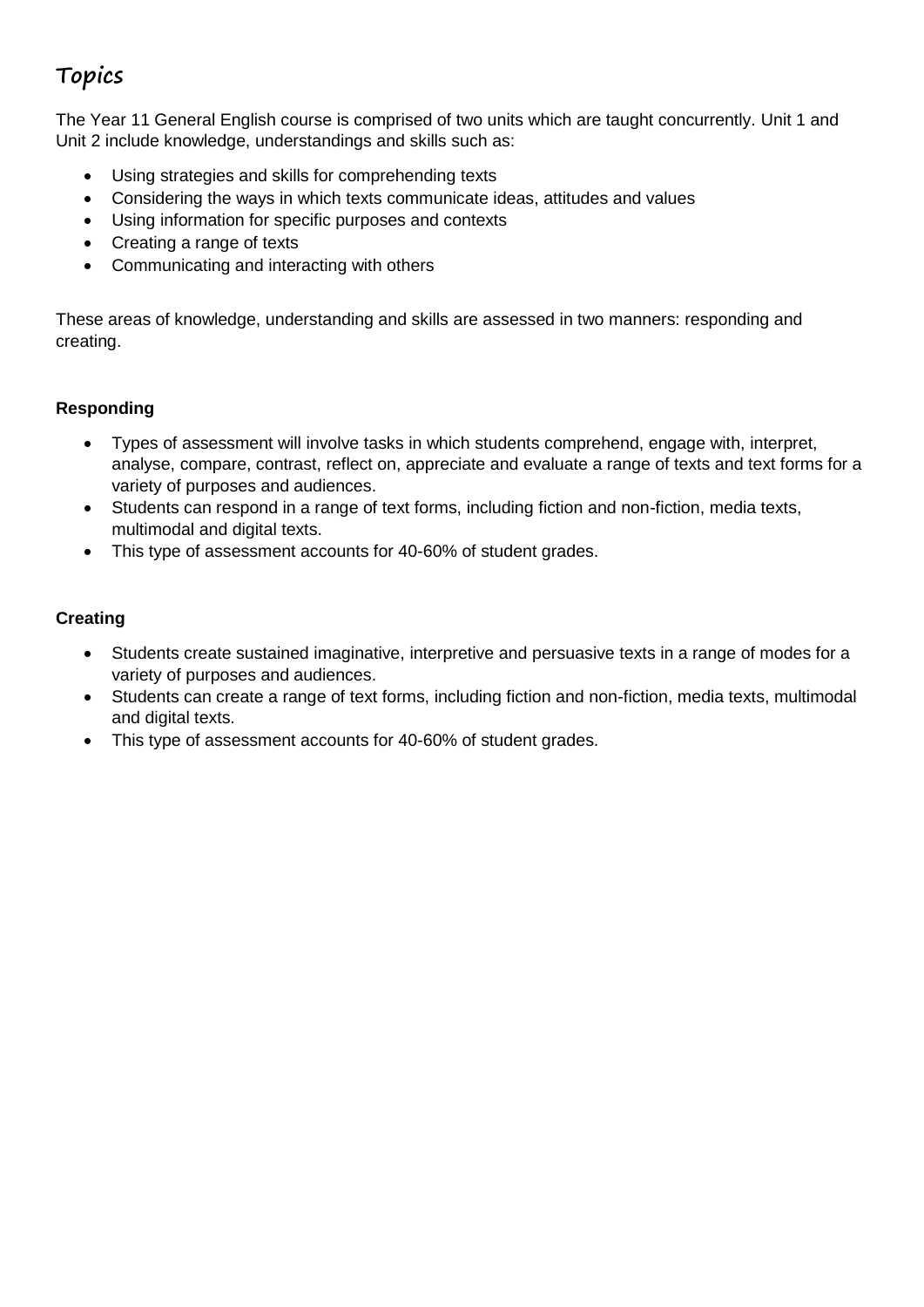### **COURSE OUTLINE 2022 GENERAL ENGLISH YEAR 11**



#### **Semester 1 – UNIT 1**

| Week    | Topics/Syllabus                                                                                                                                                                                                                                                                                                                                                                                                                                                                                                                                                                                                                                                                                                                                                                                                                                                                                                                                                                                                                                                                                                              | Assessment                                                                                                                                                                                                                                                                                                                                                                                                                                                                                                                                                                              | <b>Resources</b>                                                                                                                      |  |  |
|---------|------------------------------------------------------------------------------------------------------------------------------------------------------------------------------------------------------------------------------------------------------------------------------------------------------------------------------------------------------------------------------------------------------------------------------------------------------------------------------------------------------------------------------------------------------------------------------------------------------------------------------------------------------------------------------------------------------------------------------------------------------------------------------------------------------------------------------------------------------------------------------------------------------------------------------------------------------------------------------------------------------------------------------------------------------------------------------------------------------------------------------|-----------------------------------------------------------------------------------------------------------------------------------------------------------------------------------------------------------------------------------------------------------------------------------------------------------------------------------------------------------------------------------------------------------------------------------------------------------------------------------------------------------------------------------------------------------------------------------------|---------------------------------------------------------------------------------------------------------------------------------------|--|--|
|         | Term 1                                                                                                                                                                                                                                                                                                                                                                                                                                                                                                                                                                                                                                                                                                                                                                                                                                                                                                                                                                                                                                                                                                                       |                                                                                                                                                                                                                                                                                                                                                                                                                                                                                                                                                                                         |                                                                                                                                       |  |  |
| $1 - 5$ | <b>Advertising</b><br>Students will comprehend and critically appraise print<br>advertisements, understanding visual elements and<br>the ideas they convey for specific purposes, contexts<br>and audiences.<br>Syllabus Covered:<br>Use strategies and skills for comprehending texts,<br>including:<br>predicting meaning by interpreting text<br>$\circ$<br>structures, language features and aural<br>and visual cues<br>Consider the ways in which context, purpose and<br>$\bullet$<br>audience influence meaning, including:<br>The effects of media, types of texts and text<br>structures on audiences<br>Consider the ways in which texts communicate<br>$\bullet$<br>ideas, attitudes and values, including:<br>The ways text structures and written and<br>$\circ$<br>visual language features are used to<br>communicate information and influence<br>audiences<br>How written and visual language features<br>$\circ$<br>shape audience response<br>Create a range of texts by:<br>$\bullet$<br>using appropriate vocabulary, sentence<br>$\circ$<br>structures, accurate spelling, punctuation<br>and grammar | Task 1 (Responding):<br>10%<br>View an unseen print<br>advertisement. Respond<br>by discussing target<br>audience, visual elements<br>and purpose in a series of<br>paragraphs under test<br>conditions in class time.<br>In class week 4<br>Task 2 (Creating):<br>10%<br>In class and at home.<br>Students will select an<br>advertisement of their<br>choice and respond to the<br>advertisement by<br>discussing the<br>connotations of the written<br>and visual language and<br>the intended impact of this<br>connotative language on<br>the target audience<br>Due end of week 5 | A range of<br>print<br>advertisements<br>found online<br>Year 11<br>General<br><b>English Text</b><br>book Chapter<br>4               |  |  |
| $6-9$   | <b>Persuasive Texts</b><br>Students read persuasive texts to explore how<br>persuasive techniques shape audience response.<br>Students examine a range of persuasive devices such<br>as anaphora, tri colons, invectives, direct address,<br>repetition, hyperbole, metaphor, epistrophe,<br>polysyndeton.<br>Syllabus Covered:<br>Consider the ways in which context, purpose and<br>$\bullet$<br>audience influence meaning including:<br>The ways in which main ideas, values and<br>$\circ$<br>supporting details are presented in social,<br>community and workplace texts<br>The use of language features such as tone,<br>$\circ$<br>register and style to influence responses.<br>Consider the ways in which texts communicate<br>$\bullet$<br>ideas, attitudes and values, including:<br>How social, community and workplace<br>$\circ$<br>texts are constructed for particular<br>purposes, audiences and contexts.<br>Create a range of texts by:<br>$\bullet$<br>developing appropriate vocabulary and<br>$\circ$<br>sentence structures and using accurate                                                      | Task 3 (Responding):<br>10%<br>In class, short answer<br>responses. Students are<br>provided with an unseen,<br>persuasive text and<br>respond to three short<br>answer questions.<br>• Question 1: What is the<br>main idea that is<br>developed in the text?<br>Explain with supporting<br>evidence.<br>• Question 2: How is one<br>persuasive device used<br>to engage the reader?<br>Explain with supporting<br>evidence.<br>• Question 3: Discuss<br>two more persuasive<br>devices that work<br>together to persuade<br>the reader to accept the<br>writer's main contention      | A range of<br>persuasive<br>texts from<br>various media<br>sources<br>Year 11<br>General<br><b>English Text</b><br>book Chapter<br>11 |  |  |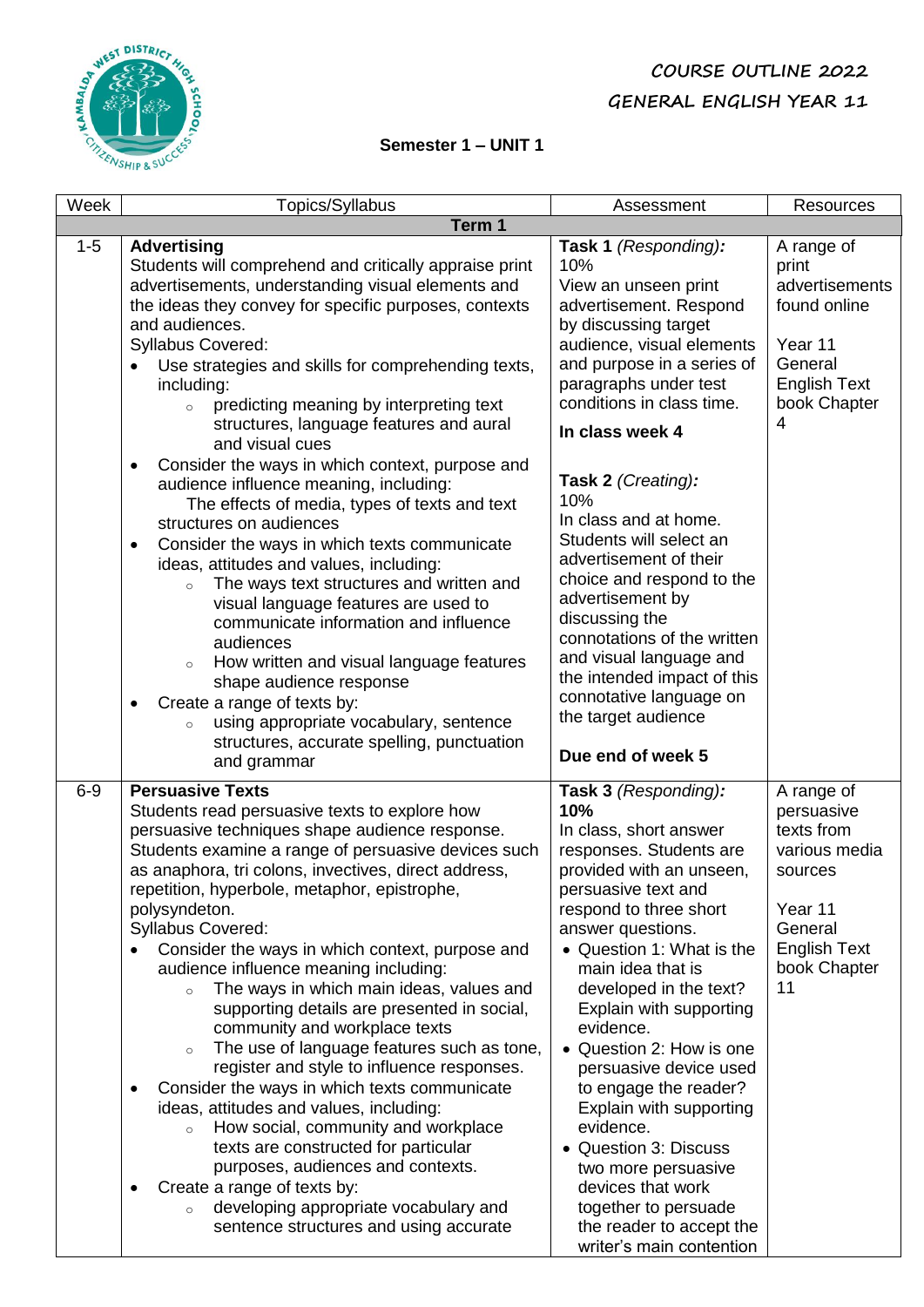|                                                           | spelling, punctuation and grammar                                                                                                                                                                                                                                                                                                                                                                                                                                                                                                                                                                                                                                                                                                                                                                                                                                     |                                                                                                                                                                                                                                                                                                                                                                                                                                                           |                                                                                                                                         |
|-----------------------------------------------------------|-----------------------------------------------------------------------------------------------------------------------------------------------------------------------------------------------------------------------------------------------------------------------------------------------------------------------------------------------------------------------------------------------------------------------------------------------------------------------------------------------------------------------------------------------------------------------------------------------------------------------------------------------------------------------------------------------------------------------------------------------------------------------------------------------------------------------------------------------------------------------|-----------------------------------------------------------------------------------------------------------------------------------------------------------------------------------------------------------------------------------------------------------------------------------------------------------------------------------------------------------------------------------------------------------------------------------------------------------|-----------------------------------------------------------------------------------------------------------------------------------------|
|                                                           |                                                                                                                                                                                                                                                                                                                                                                                                                                                                                                                                                                                                                                                                                                                                                                                                                                                                       | In class week 9                                                                                                                                                                                                                                                                                                                                                                                                                                           |                                                                                                                                         |
|                                                           |                                                                                                                                                                                                                                                                                                                                                                                                                                                                                                                                                                                                                                                                                                                                                                                                                                                                       |                                                                                                                                                                                                                                                                                                                                                                                                                                                           |                                                                                                                                         |
|                                                           |                                                                                                                                                                                                                                                                                                                                                                                                                                                                                                                                                                                                                                                                                                                                                                                                                                                                       |                                                                                                                                                                                                                                                                                                                                                                                                                                                           |                                                                                                                                         |
| Term <sub>2</sub>                                         |                                                                                                                                                                                                                                                                                                                                                                                                                                                                                                                                                                                                                                                                                                                                                                                                                                                                       |                                                                                                                                                                                                                                                                                                                                                                                                                                                           |                                                                                                                                         |
| Term<br>1, wk<br>$10 -$<br>Term<br>2 wk<br>$\overline{4}$ | <b>Persuasive Texts</b><br>Having learnt about the range of persuasive devices<br>texts utilise in order to influence target audiences,<br>students construct their own persuasive text based on<br>an issue that they feel strongly about such as the<br>impact of social media, racism, body image, artificial<br>intelligence, terrorism, the environment, privacy and<br>more.<br><b>Syllabus Covered:</b><br>Use strategies and skills for comprehending texts<br>including:<br>Relating texts to personal life and other<br>$\circ$<br>texts<br>understanding how texts are structured to<br>$\circ$<br>organise and communicate information<br>Create a range of texts by:<br>Developing appropriate vocabulary and<br>$\circ$<br>sentence structures and using accurate<br>spelling, punctuation and grammar<br>Using text structures and language<br>$\circ$ | Task 4 (Creating):<br>10%<br>In class and at home.<br>Students will construct<br>their own persuasive text:<br>consider the elements<br>of construction in your<br>chosen text and how<br>your persuasive<br>devices work to<br>influence the audience<br>to accept your<br>viewpoint<br>Students will research<br>$\bullet$<br>their chosen topic in<br>order to include facts,<br>statistics and expert<br>opinions in their article<br>Use appropriate | Format for<br>creating a<br>persuasive text<br>from Year 11<br>General<br>English text<br>book                                          |
|                                                           | features to communicate ideas and<br>information in a range of media and digital<br>technologies<br>Using strategies for planning, recording<br>$\circ$<br>sources of information and proofreading.<br>Using persuasive, visual and literary<br>$\circ$<br>techniques to engage audiences in a range<br>of modes and media<br>Selecting text structures to communicate<br>$\circ$<br>ideas in written texts<br>Planning, organising, drafting and<br>$\circ$<br>presenting information or arguments for<br>particular purposes and audiences                                                                                                                                                                                                                                                                                                                          | drafting and editing<br>Due Term 2, week 4                                                                                                                                                                                                                                                                                                                                                                                                                |                                                                                                                                         |
| $5-7$                                                     | <b>Short Story</b><br>Students examine the issues raised in a selection of<br>short stories and participate in a panel discussion in<br>which they voice their opinions about these issues as<br>well as respond to the opinions of other group<br>members.<br>Syllabus Covered:<br>Use strategies and skills for comprehending texts,<br>including:<br>Identifying similarities and differences<br>$\circ$<br>between own response to texts and<br>responses of others<br>Communicating and interacting with others by:<br>communicating ideas and information<br>$\circ$<br>clearly<br>speaking coherently and with confidence<br>$\circ$<br>for different audiences and purposes<br>adapting listening behaviours to different<br>$\circ$<br>contexts.                                                                                                             | Task 5 (Responding):<br>10%<br>In small groups,<br>present a panel<br>discussion which<br>debates the issues<br>raised in a short story<br>studied in class such<br>as "A blow, A Kiss" by<br>Tim Winton.<br>In class week 7                                                                                                                                                                                                                              | $Q$ and $I - I$ view<br><b>Short stories</b><br>including "A<br>blow, a kiss"<br>by Tim Winton<br>"My Father's<br>Axe" by Tim<br>Winton |
|                                                           | <b>END OF SEMESTER 1</b>                                                                                                                                                                                                                                                                                                                                                                                                                                                                                                                                                                                                                                                                                                                                                                                                                                              |                                                                                                                                                                                                                                                                                                                                                                                                                                                           |                                                                                                                                         |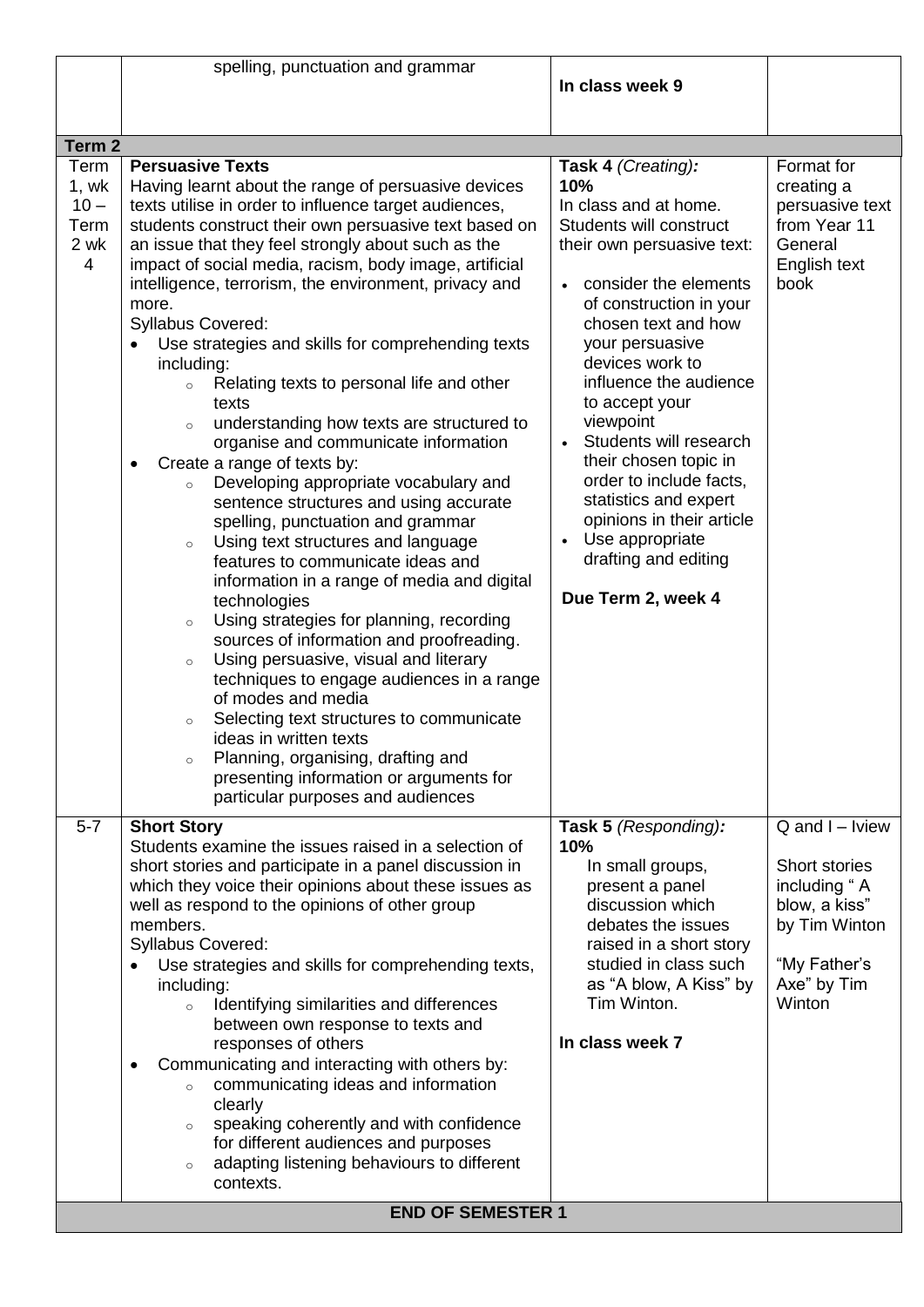| Week                         | Topics/Syllabus                                                                                                                                                                                                                                                                                                                                                                                                                                                                                                                                                                                                                                                                                                                                                                         | Assessment                                                                                                                                                                                                                                                                                                                                                                | <b>Resources</b>                                                |  |  |
|------------------------------|-----------------------------------------------------------------------------------------------------------------------------------------------------------------------------------------------------------------------------------------------------------------------------------------------------------------------------------------------------------------------------------------------------------------------------------------------------------------------------------------------------------------------------------------------------------------------------------------------------------------------------------------------------------------------------------------------------------------------------------------------------------------------------------------|---------------------------------------------------------------------------------------------------------------------------------------------------------------------------------------------------------------------------------------------------------------------------------------------------------------------------------------------------------------------------|-----------------------------------------------------------------|--|--|
|                              | Term <sub>2</sub>                                                                                                                                                                                                                                                                                                                                                                                                                                                                                                                                                                                                                                                                                                                                                                       |                                                                                                                                                                                                                                                                                                                                                                           |                                                                 |  |  |
| Term 2<br>$wk8 - T3$<br>wk 1 | <b>Short Story</b><br>After reading a selection of short stories in class,<br>students further develop their understanding of<br>narrative techniques and construct their own short<br>story<br>Syllabus Covered:<br>Create a range of texts by:<br>developing appropriate vocabulary and<br>sentence structures and using accurate<br>spelling, punctuation and grammar<br>using text structures and language<br>$\circ$<br>features to communicate ideas and<br>information in a range of media and<br>digital technologies.<br>using persuasive, visual and literary<br>$\circ$<br>techniques to engage audiences in a<br>range of modes and media<br>planning, organising, drafting and<br>$\circ$<br>presenting information or arguments for<br>particular purposes and audiences. | Task 6 (Creating):<br>10%<br>In class and at home.<br>Evidence required of<br>planning, drafting and<br>editing.<br>Students construct their<br>own short story ensuring<br>they utilise narrative<br>techniques such as point<br>of view, setting, mood,<br>characterisation,<br>descriptive and figurative<br>language and narrative<br>structure.<br>Due Term 3 Week 1 | Year 11<br>General<br>English<br>Text book<br>chapter 2         |  |  |
|                              | Term <sub>3</sub>                                                                                                                                                                                                                                                                                                                                                                                                                                                                                                                                                                                                                                                                                                                                                                       |                                                                                                                                                                                                                                                                                                                                                                           |                                                                 |  |  |
| $2 - 5$                      | <b>Informational Texts</b><br>Students will study the language conventions and<br>text structures of informational texts.<br>Syllabus Covered:<br>Using information for specific purposes and<br>$\bullet$<br>contexts by:<br>locating and selecting information from<br>a range of sources<br>understanding how texts are structured<br>$\circ$<br>to organise and communicate<br>information<br>using a range of strategies for finding<br>information.<br>Uses strategies and skills for comprehending<br>texts, including:<br>Consolidating comprehension<br>strategies<br>Identifying facts, opinions, supporting<br>evidence and bias<br>Making inferences from content, text structures<br>and language features<br>Summarising ideas and information presented<br>in texts      | Task 7 (Responding):<br>10%<br>Students will read an<br>unseen informational text<br>and respond to a series<br>of short answer<br>questions to demonstrate<br>their understanding of<br>the textual elements that<br>shape meaning in the<br>text.<br>In class Week 5                                                                                                    | Year 11<br>General<br>English<br><b>Text Book</b><br>Chapter 14 |  |  |
| $6-9$                        | <b>Informational Texts</b><br>After studying the text structures and language<br>features applicable to informational texts, students<br>will pick a topic and create their own informational<br>text for a specific audience.<br>Syllabus Covered:<br>Create a range of texts:<br>selecting text structures, including<br>$\circ$<br>introductions and conclusions,<br>paragraphs, topic sentences,                                                                                                                                                                                                                                                                                                                                                                                    | Task 8 (Creating):<br>10%<br>In class and at home.<br>Students will research a<br>topic of interest to them<br>and create an<br>informational text for a<br>specific audience.<br>Due week 9                                                                                                                                                                              |                                                                 |  |  |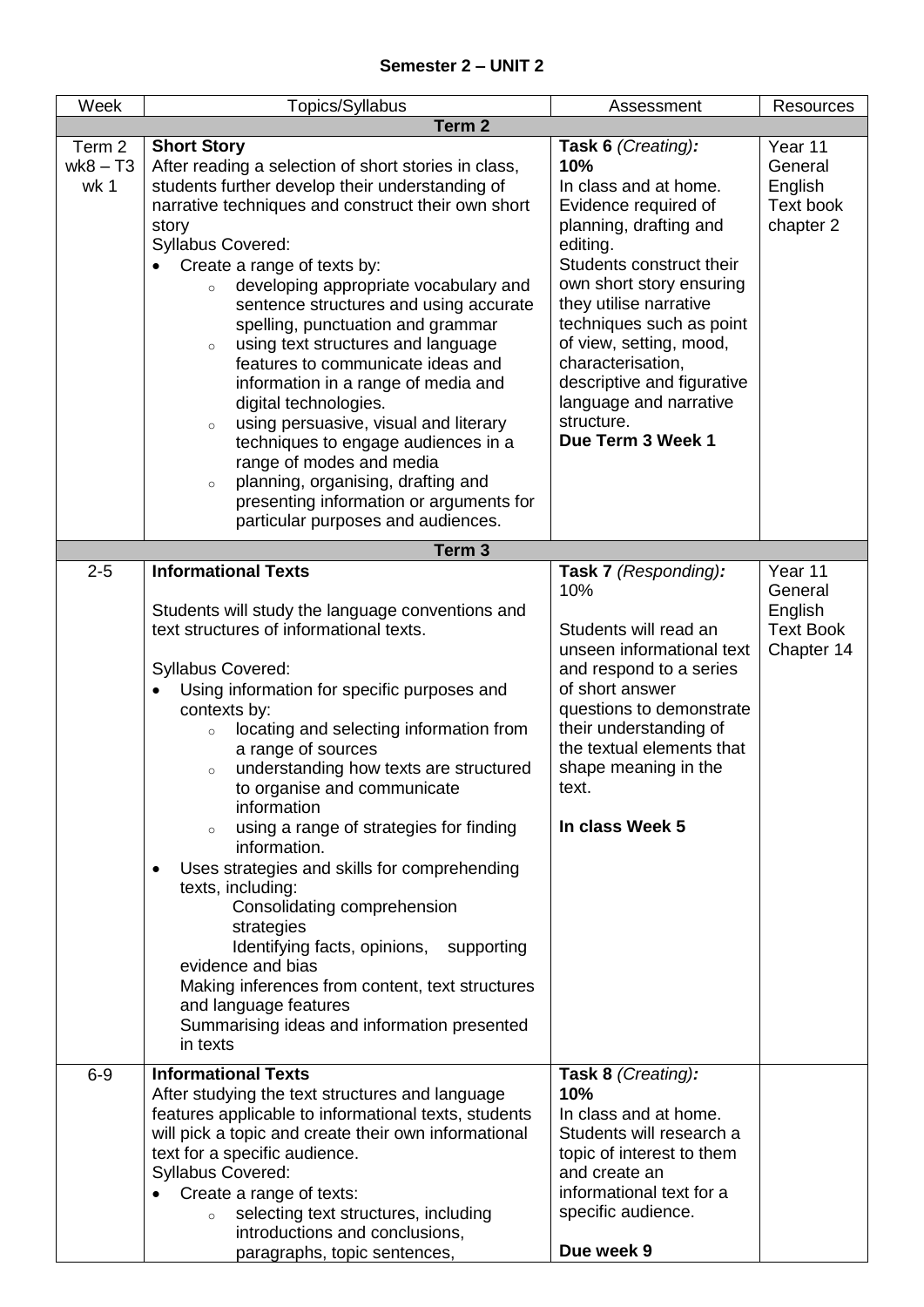|                                | connectives, and logical sequencing of<br>ideas and events to communicate ideas<br>in written texts<br>planning, organising, drafting and<br>$\circ$<br>presenting information in a logical<br>sequence<br>Using appropriate language, content<br>$\circ$<br>and mode for different purposes and<br>audiences in everyday, community,<br>social, training and workplace contexts                                                                                                                                                                                                                                                                                                                                                                                                                                                                                                                   |                                                                                                                                                                                                         |                                                      |
|--------------------------------|----------------------------------------------------------------------------------------------------------------------------------------------------------------------------------------------------------------------------------------------------------------------------------------------------------------------------------------------------------------------------------------------------------------------------------------------------------------------------------------------------------------------------------------------------------------------------------------------------------------------------------------------------------------------------------------------------------------------------------------------------------------------------------------------------------------------------------------------------------------------------------------------------|---------------------------------------------------------------------------------------------------------------------------------------------------------------------------------------------------------|------------------------------------------------------|
|                                | Term 4                                                                                                                                                                                                                                                                                                                                                                                                                                                                                                                                                                                                                                                                                                                                                                                                                                                                                             |                                                                                                                                                                                                         |                                                      |
| T3 week<br>$10 - T4$<br>week 1 | <b>Speeches</b><br>Students view a range of motivational and<br>inspirational speeches and discuss the viewpoints<br>and ideas presented by the speakers<br>Syllabus Covered:<br>Use strategies and skills for comprehending<br>texts, including:<br>making inferences from content, text<br>$\circ$<br>structures and language features<br>identifying similarities and differences<br>$\circ$<br>between own responses to texts and<br>responses of others.<br>Consider the ways in which context, purpose<br>$\bullet$<br>and audience influence meaning, including:<br>the use of language features, such as<br>$\circ$<br>tone, register and style to influence<br>responses.<br>Communicating and interacting with others by:<br>speaking coherently and with<br>$\circ$<br>confidence for different audiences and<br>purposes.<br>Being receptive to others' ways of<br>$\circ$<br>thinking | Task 9 (Responding):<br>10%<br>Students participate in a<br>panel discussion in<br>which they discuss<br>perspectives and issues<br>raised in one or more of<br>the speeches viewed.<br>In class week 1 | Year 11<br>General<br><b>Text Book</b><br>Chapter 10 |
| Week 2-<br>5                   | The future of technology<br>Students will view the film Ex Machina and will<br>focus on the technological advances predicted by<br>the film in their analysis of the film. They will<br>research a form of technology that is just advancing<br>and write a short narrative in which this technology<br>plays a key role<br>Syllabus covered:<br>Using information for specific purposes and<br>contexts by:<br>Locating and selecting information from a<br>range of sources<br>Identifying the relevance and usefulness of<br>each source<br>Using a range of strategies for finding<br>information<br><b>END OF SEMESTER 2</b>                                                                                                                                                                                                                                                                  | Task 10<br><b>Creating</b><br>10%<br>Students will research an<br>emerging form of<br>technology and then<br>create a short narrative<br>in which this technology<br>plays a central part<br>Due week 5 |                                                      |
|                                |                                                                                                                                                                                                                                                                                                                                                                                                                                                                                                                                                                                                                                                                                                                                                                                                                                                                                                    |                                                                                                                                                                                                         |                                                      |